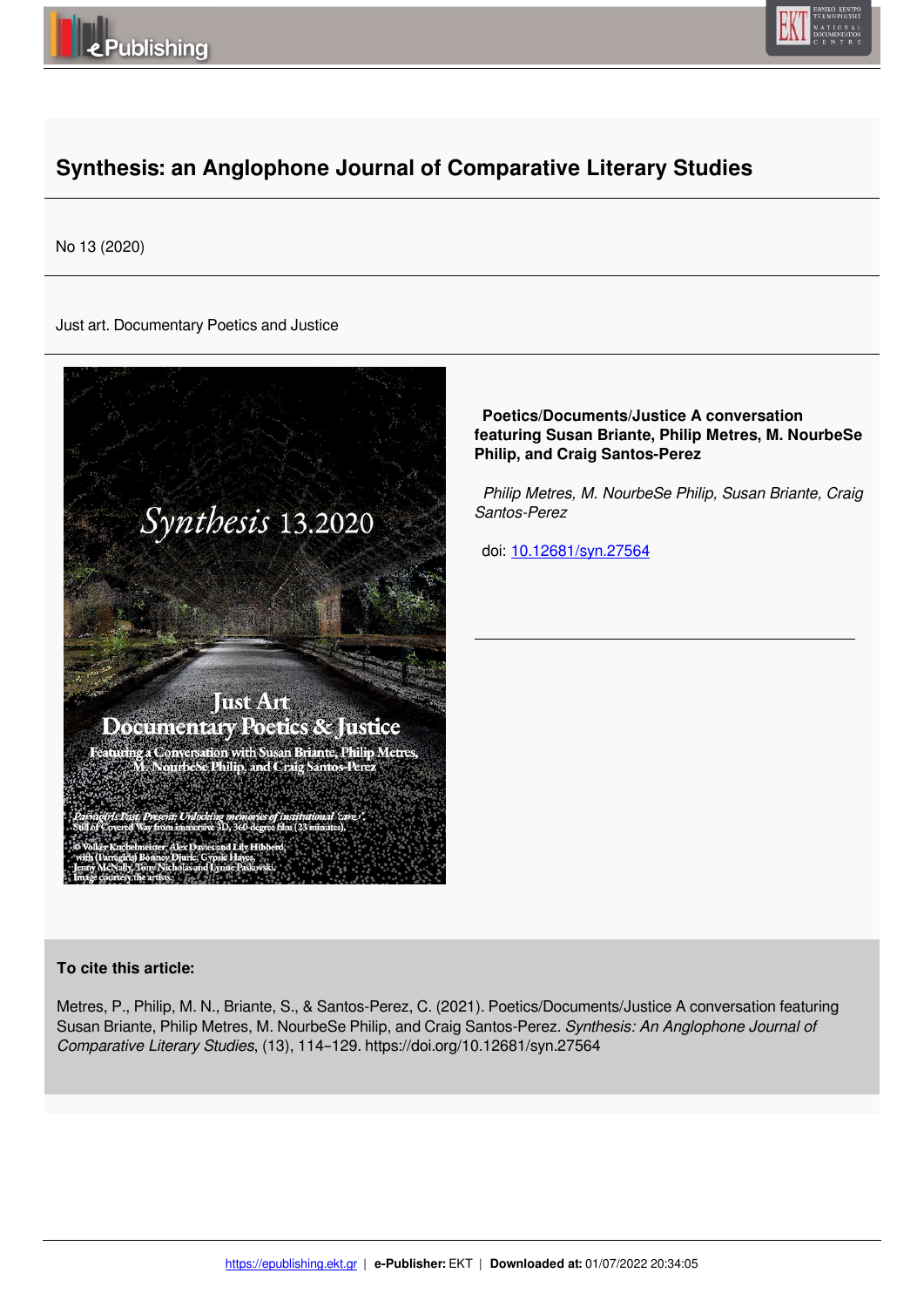# **Poetics/Documents/Justice A conversation featuring Susan Briante, Philip Metres, M. NourbeSe Philip, and Craig Santos-Perez**

In their call for papers, *Synthesis* writes:

in their form and content, these different currents of documentary aesthetics all accord a privileged place to the judicial system, interacting with its regime of proof, the frameworks of the enquiry and the trial, and its mission to administer justice…. However, though such works structurally undermine claims to aesthetic autonomy and voluntarily confine themselves to the historical particular, they circulate in extrajudicial spheres and invite forms of judgement that differ from those administrated by the legal system. What motivates this recourse to art, and what effects might this aesthetic supplement seek to engender? Do such works act to shore up the judicial system in place? Do they seek rather to complement it or palliate its shortcomings? Or do they sometimes turn the tables and put the law itself on trial? To what ends? What, if any, alternative conceptions of the just do they generate? And what, if any, changes do such works aspire to effect on the course of the history they engage with?

Re-reading these questions again, I woke up this morning (May 29th?) and read more about the murder of George Floyd and the rebellions in protest against the police in Minneapolis and elsewhere. I wondered at my own silence on social media. My first thought was, shouldn't I have immediately taken to Twitter and registered my outrage? My second thought was, what would another post on Twitter do for George Floyd, for justice, for reparations? What I wrote instead was, "If I were elected President of the United States, on day one in office, I would call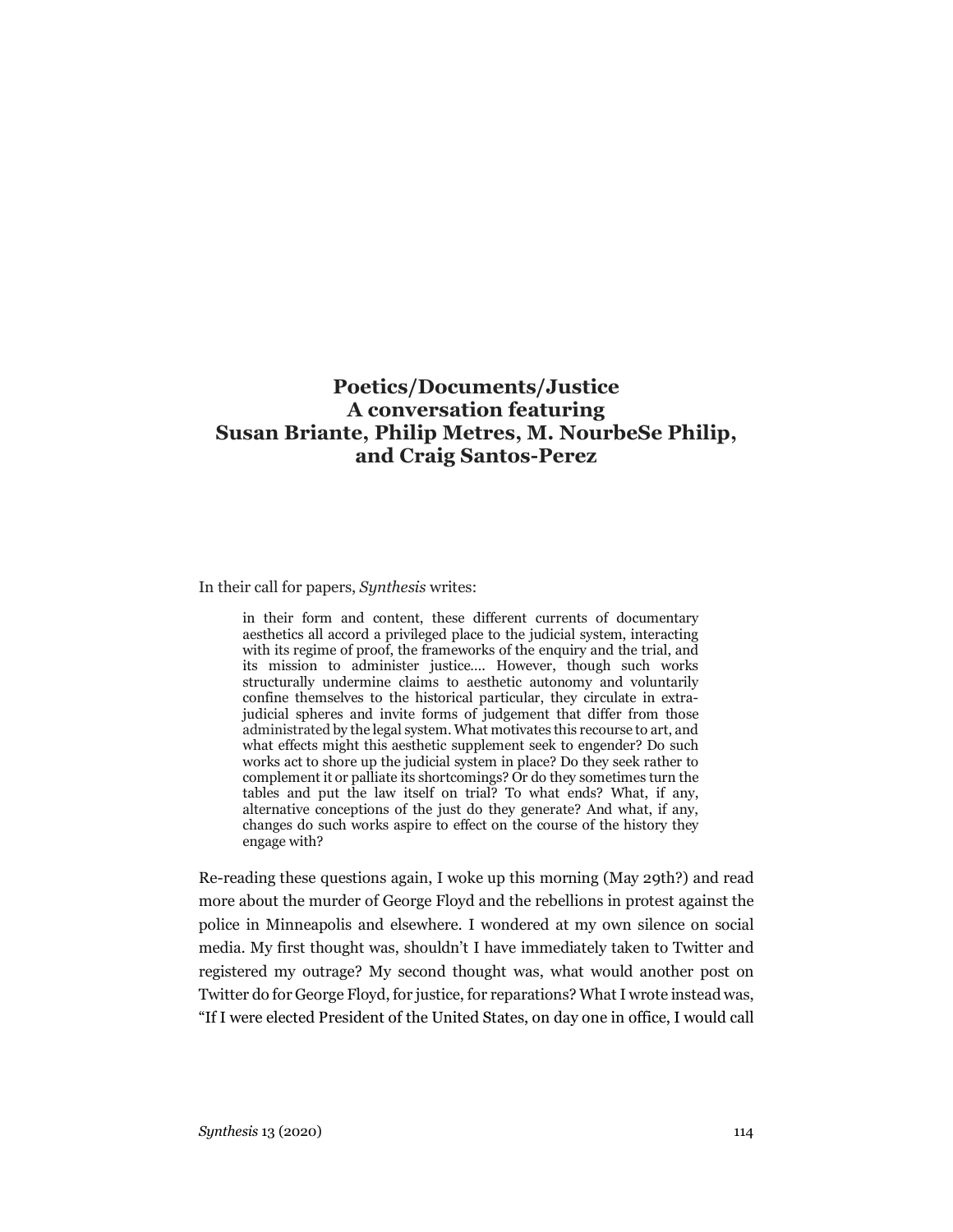for two Truth, Reparations, and Reconciliation commissions (TRRC): on the U.S. responsibility to the indigenous peoples of the Americas, and on the U.S. responsibility to African-Americans." (I added the extra R, reparations, after reflecting on the failure of the South African TRC to address the economic dimension of colonialism and apartheid.)

The gesture itself is as empty as any other virtue signalling (I will, of course, never be president), but I began thinking again about truth commissions. Truth commissions are transitional justice mechanisms for societies attempting to confront the past, reestablish the rule of law and governance, and move into the future. The problem in the U.S. is that these problems are ongoing and systemic, and to address the past alone fails to account for the past's persistence in the present. A TRRC on slavery would be one thing, but what about Jim Crow? What about mass incarceration? What about voter suppression? So our political and economic systems hauntingly perpetuate inequities shared with slavery's hundreds of years.

Then I started thinking about the peacebuilding and conflict transformation process in Northern Ireland—how, despite a radically successful twenty-plus year peace process (which has included an astonishing reform of policing, powerful economic investment, and shared governance), the parties have never agreed to a truth process, dealing with what they call 'the legacy of the past.' With the exception of the U.K.'s Saville Inquiry on Bloody Sunday (itself a model), governments have stayed out of the truth trouble. But what has happened are smaller initiatives and endeavors, by grassroots organisations, cultural and educational institutions, and the arts, that have amounted to something like a truth process. What has not happened on the level of law and government still gets told. It's not lost in the erasure of History. Of course, it doesn't carry the weight of official, state-sponsored speech, as when the Prime Minister David Cameron apologised to the families of the killed during Bloody Sunday, of course. I would much prefer that. But to get the Saville Inquiry at all took the work of dozens of activists (often victims and their families), thousands of hours of their own gathering of testimonies, and constant political pressure—for many years—before Tony Blair would call for a reopening of the U.K. government's official understanding of what happened on Bloody Sunday, published in the terrible Widgery Report, a hack job that absolved the British Army for the murders.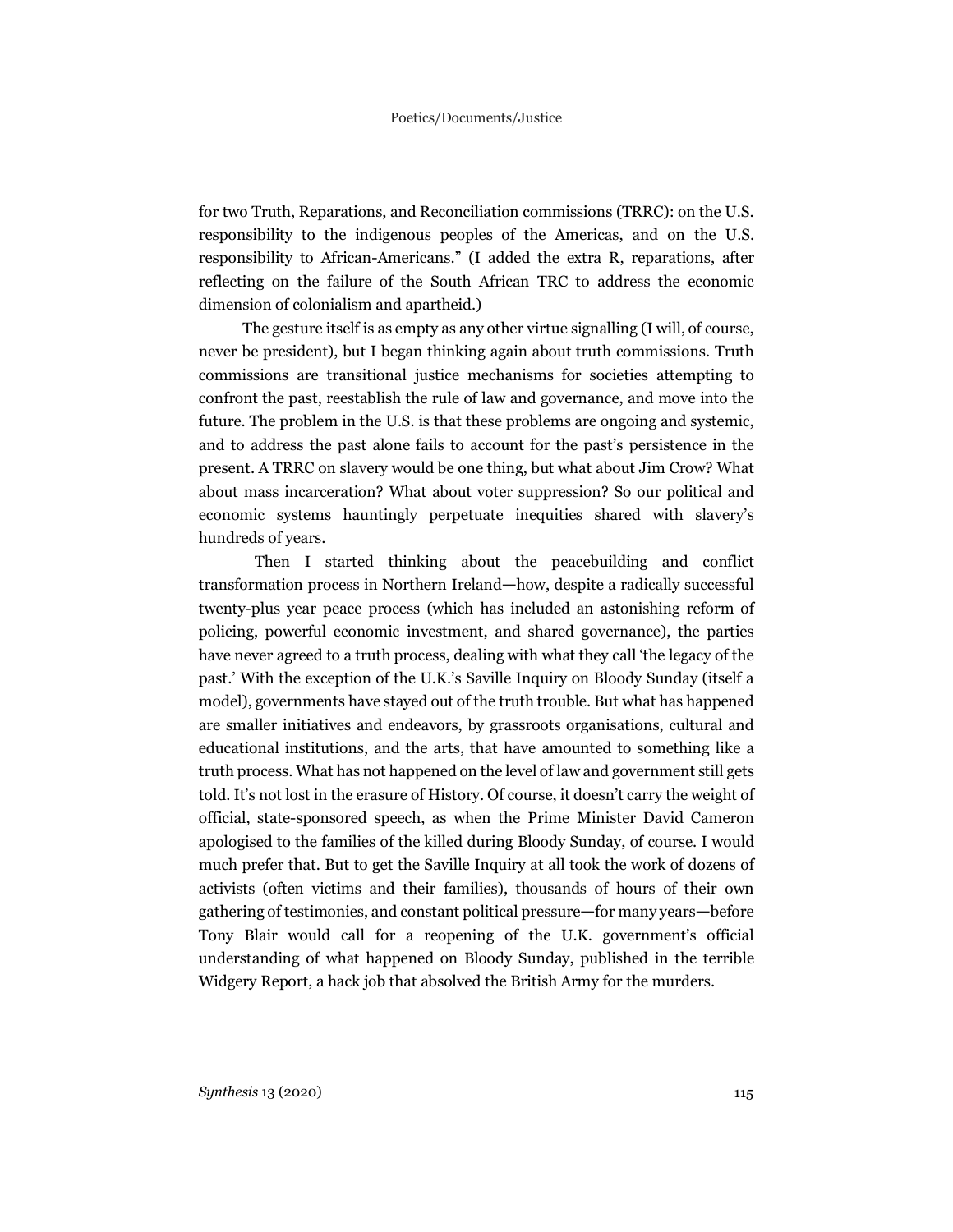What connects our various projects as poets is that they are doing the work of truth commissions—not only by gathering testimonies that haven't been aired widely, but also by examining, working with, and critiquing the political, legal, economic, and cultural systems that engineer oppression and injustice. That's why I'm so grateful to have us together to talk about our recent poetry projects—which are more than books of poems, but cultural interventions with historical and political implications. I'm not interested particularly or ultimately in *documentary poetry* as an aesthetic genre, but, as I write elsewhere,

to transform and be transformed by the radical possibilities of creating spaces for poems to happen, by widening the idea of authorship beyond the academy, finding poetry where it always existed: in the mouths of those who have been shut up and shut down, from the pens of those whose lives have been written out of history and must make their own.<sup>1</sup>

And not only for poems to happen, I want to say now, but also for spaces and histories and futures to be reclaimed.

**Susan Briante:** I'm interested in the documentary project (I have a degree in journalism), the materiality of documents and the archive itself. As someone who lives in southern Arizona and who has witnessed the immigration crisis created by our government, the relationship between the state and the document becomes evident in a myriad of ways: What information is included in or omitted from the documents created by the state? Who possesses the document deemed necessary, legible, or acceptable by the state? What kinds of documents are not 'legible' or 'acceptable'? What stories do they tell? The answers to these questions can change lives as well as the narratives created around those lives. And these are questions that any of us who work with legal documents have to keep in mind.

I started writing *Defacing the Monument* (Noemi Press, Aug 2020), as an attempt to document some of what I witnessed of the immigration crisis. (I live in Tucson just 72 miles from the US-Mexico border). But looking at the court calendar for an Operation Streamline hearing, a process by which migrants are prosecuted in groups of up to 75 at a time for the crime of illegal entry, I realised how fraught the documents and the documentary project can be. The Operation Streamline calendar provided so little information about the migrants themselves, the conditions that lead them to immigrate, the involvement of the United States in the reasons for their migration, the brutality they often faced on their journey or at the hands of Border Patrol, my own complicity as a citizen. Absence haunted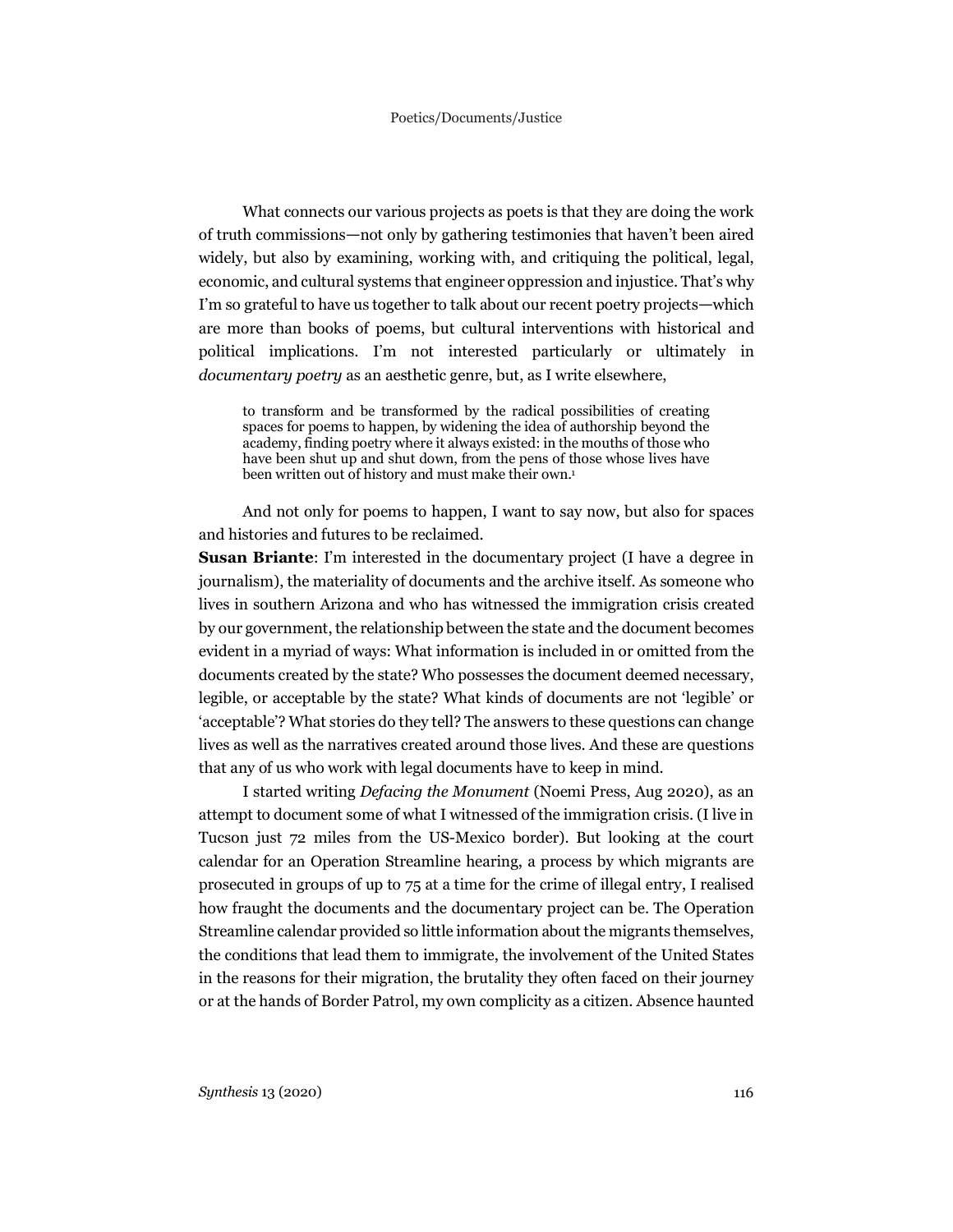the document and the court proceedings that turned these migrants into criminals. So the book became an interrogation of the documentary project itself, an attempt to discern the limits of that project as well as to chronicle and suggest possibilities for alternative methods to approach documentary work.

For example, in the book, I consider the documents, as well as the knowledges, that exist beyond the legal system, that remain beyond the official records or histories of empire. These documents and the information (gossip, dream, folk tale, remedy, oral history, etc.) that remain outside the archive are as important and often more important than what appears within the archives of the state. In fact, they often subvert the power and knowledge of the state.

As I write this, we enter our third week of uprisings sparked by the murder of George Floyd at the hands of Minneapolis Police. Floyd is one of the latest in too long a list of black men and women killed by police in the United States, whose murders we've seen because of cell phone videos shared by witnesses. And as protests have spread across the United States calling for police accountability and abolition, continued examples of police brutality captured on video circulate. The documentary work done by such videos is invaluable. But we should not need a cell phone video to believe the decades of testimony from black men and women. Who gets to tell the stories that are archived? Whose stories are believed? These are also vital questions for the documentarian.

**Craig Santos Perez:** I currently live in Hawaiʻi, and the waves of viral images and videos of police brutality and civil protest have reached our shores and have reverberated across the Pacific. I have tried to document the ongoing solidarity and anti-racist movements in the Pacific Islands and the diaspora in a blog post titled, "Black Lives Matter in the Pacific."2 As an activist writer and public scholar, I believe it is important to document this profound time for my Pacific Islander community to learn from and remember.

This documentary impulse is also present in my ongoing, serial book project: *from unincorporated territory*, which I have been working on since 2006 and now includes four volumes. The title refers to the colonial, political status of my home, the Pacific Island of Guåhan (Guam), which has been a territory of the United States since 1898. Beyond depriving my people of self-determination and sovereignty, the US military also occupied 30 percent of the island's landmass, having displaced us from our ancestral lands while also contaminating the land with military waste.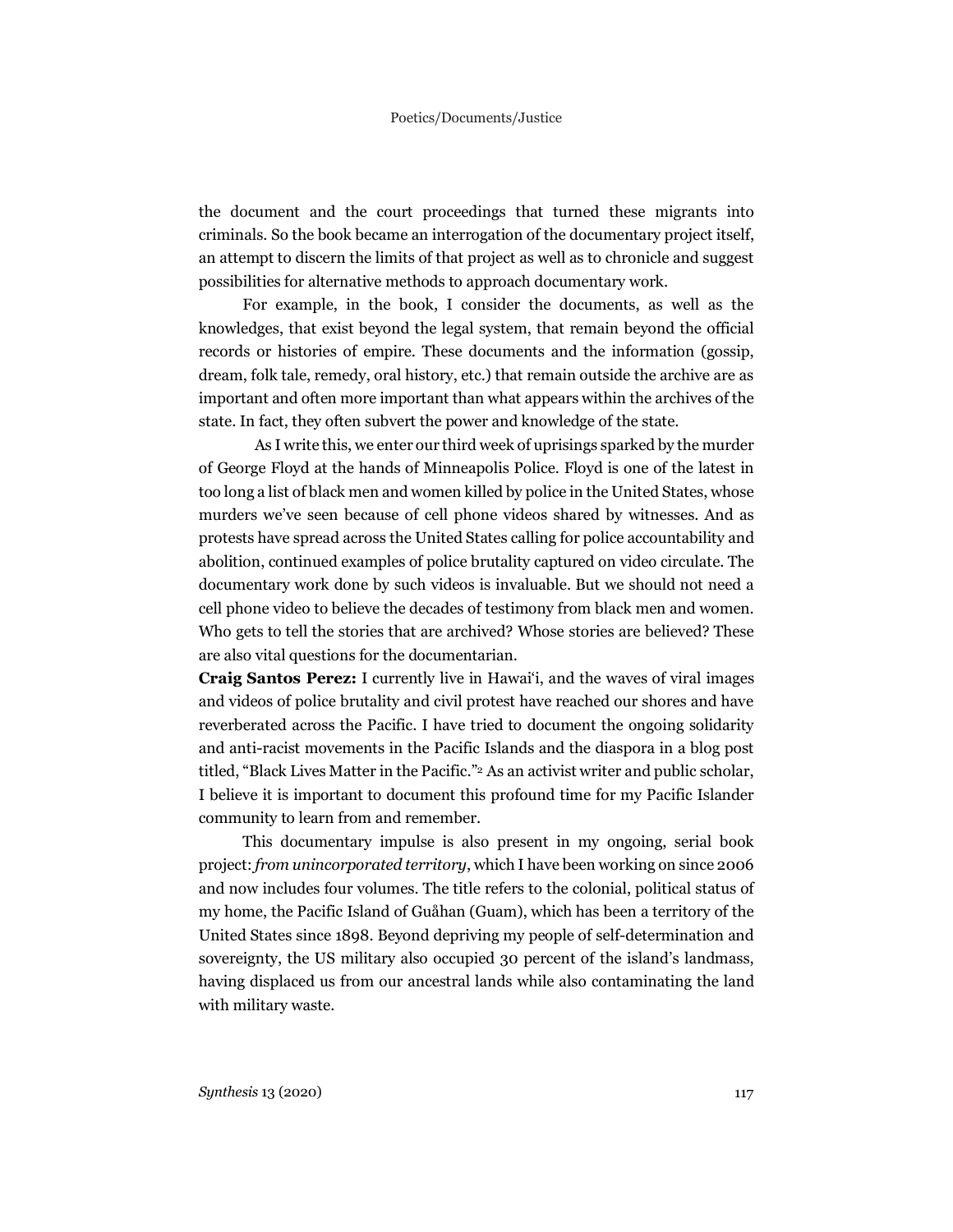I consider my work to be at the intersection of documentary, indigenous, and decolonial poetics. Similar to others, I find poetry a powerful space to document injustice, especially colonial injustice. I also believe that poetry has the power to expose, critique, and even subvert the documents of empire, whether those be colonial law, history, or political documents. I often work with collage to unsettle documents in my work. Lastly, I think poetry is a profound space to archive indigenous documents that may have been buried or erased. These decolonial documents could be official archives or they can be more informal, such as oral stories, memories, family genealogies, and more. At least for me, poetry has become an important space to document (verb) and to more deeply understand documents (noun).

**Philip Metres:** Craig, how has your approach in *from unincorporated territory*—a massive, multi-decade project, truly a life work—changed over time? How do you balance the confrontation of history and the imagination of a recovered future? Do you imagine an end point to the project? And, relatedly, how do you imagine this work as related to the political project of justice and liberation?

**Craig Santos Perez:** My general approach has not changed much in the sense that each book centres indigenous Pacific culture, history, and stories. The poems have remained documentary, avant-garde, and decolonial. With each new book, I have tried to experiment with new forms from earlier books. For example, my first two books explore a kind of lyric, abstract expressionism, whereas in books three and four I worked more with fragmented, narrative prose poems. Since the series is autobiographical, the books have captured changes in my life. Two of my grandparents who I write about in my first book have since passed away, so I have eulogy poems for them in the forthcoming volume. Another grandparent that I wrote about in my second book has since been diagnosed with dementia, so I have been writing about her memory loss in subsequent books. I also got married and had two children, so those life changes are major themes in my fourth book.

In my culture, and many Pacific cultures, we view time as a spiral so that the past, present, and future are all entwined. My fourth book, [lukao], explores this more deeply in terms of turning to history to help us guide us into the future, especially as we confront climate change. To be more specific, I believe that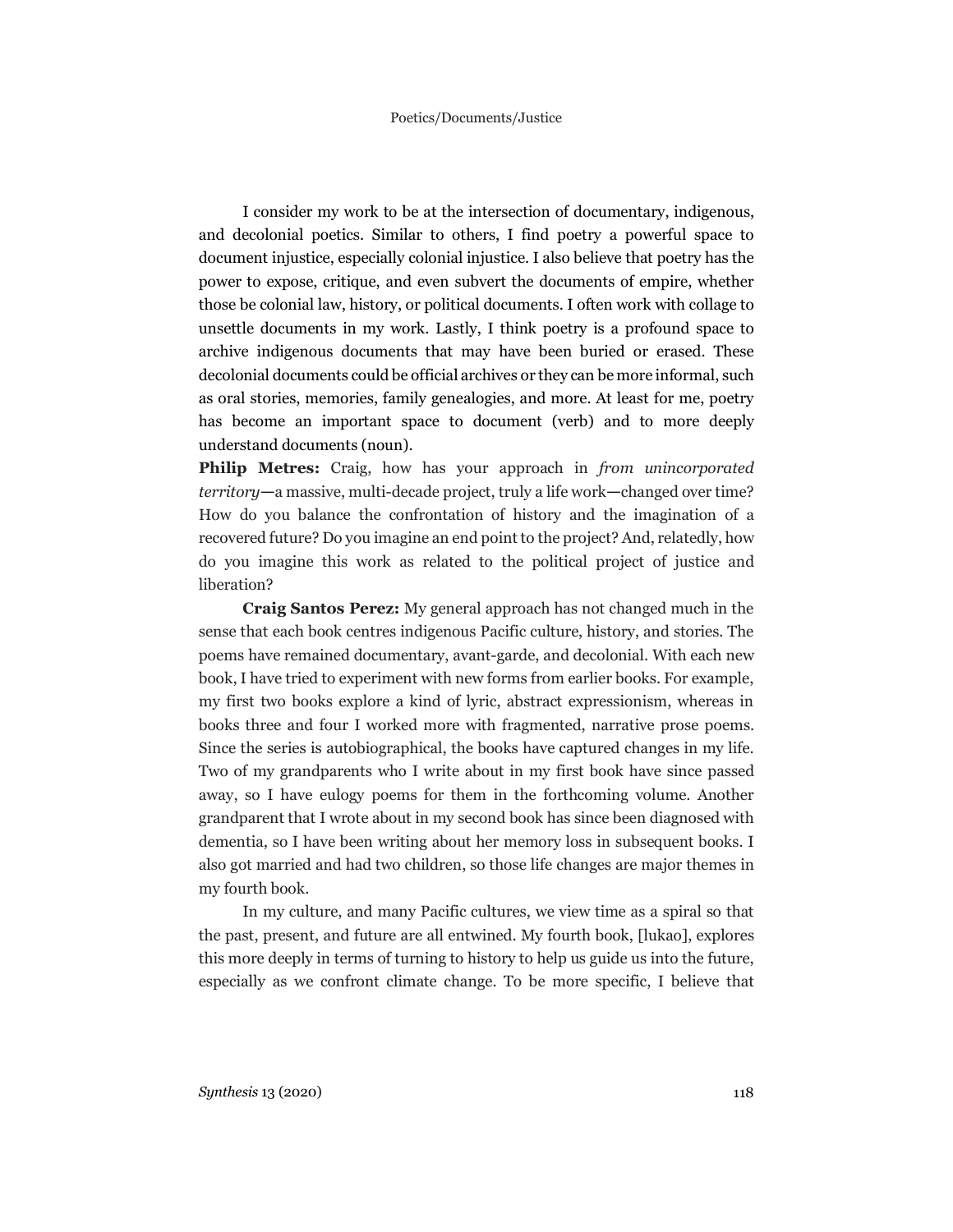indigenous ecological knowledge has a lot to teach us about how to live sustainably on the planet.

I will continue to write this series until my homeland and people are free and independent, so that may be my whole life. This is related to how I imagine the work as a project of justice and liberation. As a decolonial writer, it is my responsibility to continue to recover my people's histories, to articulate a liberatory politics, and to imagine a sovereign future.

**Philip Metres:** Susan, in *Defacing the Monument*, you advocate for a poetics of hauntology (as in NourbeSe Philip's *Zong!),* a poetics of entanglement (as in James Agee's *Let Us Now Praise Famous Men*)—rather than the sort of static liberalism of representation and inclusion. Could you talk a bit about the ethos of these approaches, as well as address the question of the project of justice? How does this provide a path to justice?

**Susan Briante:** The idea of "hauntology" comes from Derrida's reference to the persistence of elements of the past. But I am also thinking of Avery Gordon's book, *Ghostly Matters,* in which she writes about finding "shapes" defined by absence or "the paradox of tracking through time and across all those forces that which makes its mark by being there and not there at the same time."3 In my reading, that process of "tracking" allows Philip to tell a story untold in her beautiful, essential, and innovative work *Zong!* That tracking becomes an act of conjuring the names that have been forgotten and channeling the voices that are absent from the legal document *Gregson v. Gilbert*. It's important to note the care with which Philip resurrects this narrative. She works to create the conditions necessary to listen through the silence and discern the absence left in the wake of the massacre of enslaved Africans on the Zong: she visits a "traditional shrine close to one of the slave ports in Ghana"4 to meet and speak with elders and the priest of the shrine; she visits the port of Liverpool from which the Zong set sail. Part of that work involves research, part of that work involves asking permission from the living. That is what makes *Zong!* so different from the kind of ventriloquism that some writers resort to when working with documentary evidence.

Entanglement, for me, represents an extension of the necessary 'research' in that it involves an investigation of the histories, legacies, processes, systems and conditions which produce the events about which we write. But beyond archival research and the searching for what has been excluded from the archive, beyond the contextual research that helps us to understand the systems and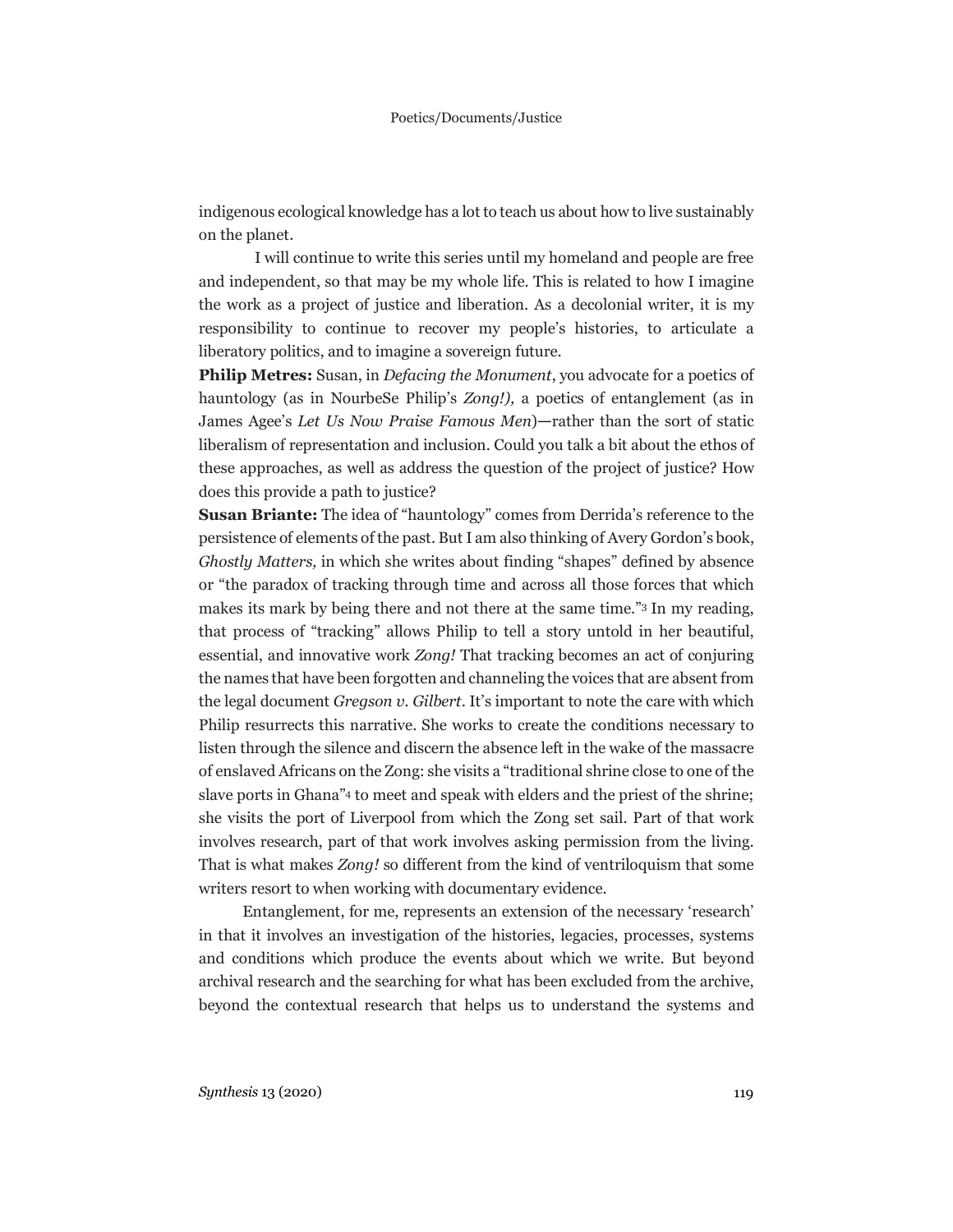conditions about which we write)—we need to do the research on ourselves to map our relations and entanglements with the people and events that become the subject of our writing. In his 1975 chapbook *Investigative Poetry*, the poet Ed Sanders outlines an expansive methodology for the documentary or investigative poet that includes such tools as data grids, case files, investigative glyphs, mortality lists and garbage grids. The latter refers to lists of a subject's moral failings or the injustices attributable to certain actors. (He describes making a garbage grid for Kissinger for example.) But then Sanders proposes something very important: "One useful method, if you find yourself preparing garbage grids, and you want to MAINTAIN ACCURACY, is to prepare some garbage grids on YOURSELF…that justice pulse along your grids of others." As writers, it's imperative that we note how we might be complicit with the very systems we critique. We need to be willing to understand our place within oppressive systems because ultimately understanding our relation allows us to learn how to fight for change.

Both of these models offer something more than what you very aptly call "the static liberalism of representation and inclusion." "Representation and inclusion" have all sorts of institutional connotations for me in relation to failed attempts to counter white supremacy. Or perhaps they are not failed attempts but rather attempts that do exactly what they were supposed to do, which has nothing to do with countering white supremacy. I am thinking of the universities where I have studied or worked, of the departments that hired faculty of colour without making any changes in practices, policies or attitudes and then wondered why none of these faculty stayed.

I want to be careful when thinking about documentary poetics and justice, or writing and justice, in general. I think it has been too easy for too long for too many writers—especially white writers—to rely on documentary forms as their only method to engage with injustice. It's not enough to represent injustice in our writing. In fact, simple representation of violence can produce its own kind of violence. We are at a moment now in which there are a million ways to do the work to counter injustice as teachers, students, listeners, organisers, protestors, donors, volunteers, etc. Our writing does not have to be our only activism.

**Philip Metres:** When I read the work of fellow poets like Susan Briante, Craig Santos Perez, M. NourbeSe Philip, and many others, I'm in awe at the variety of poetic approaches and the tender tenacity, the ways in which they hold and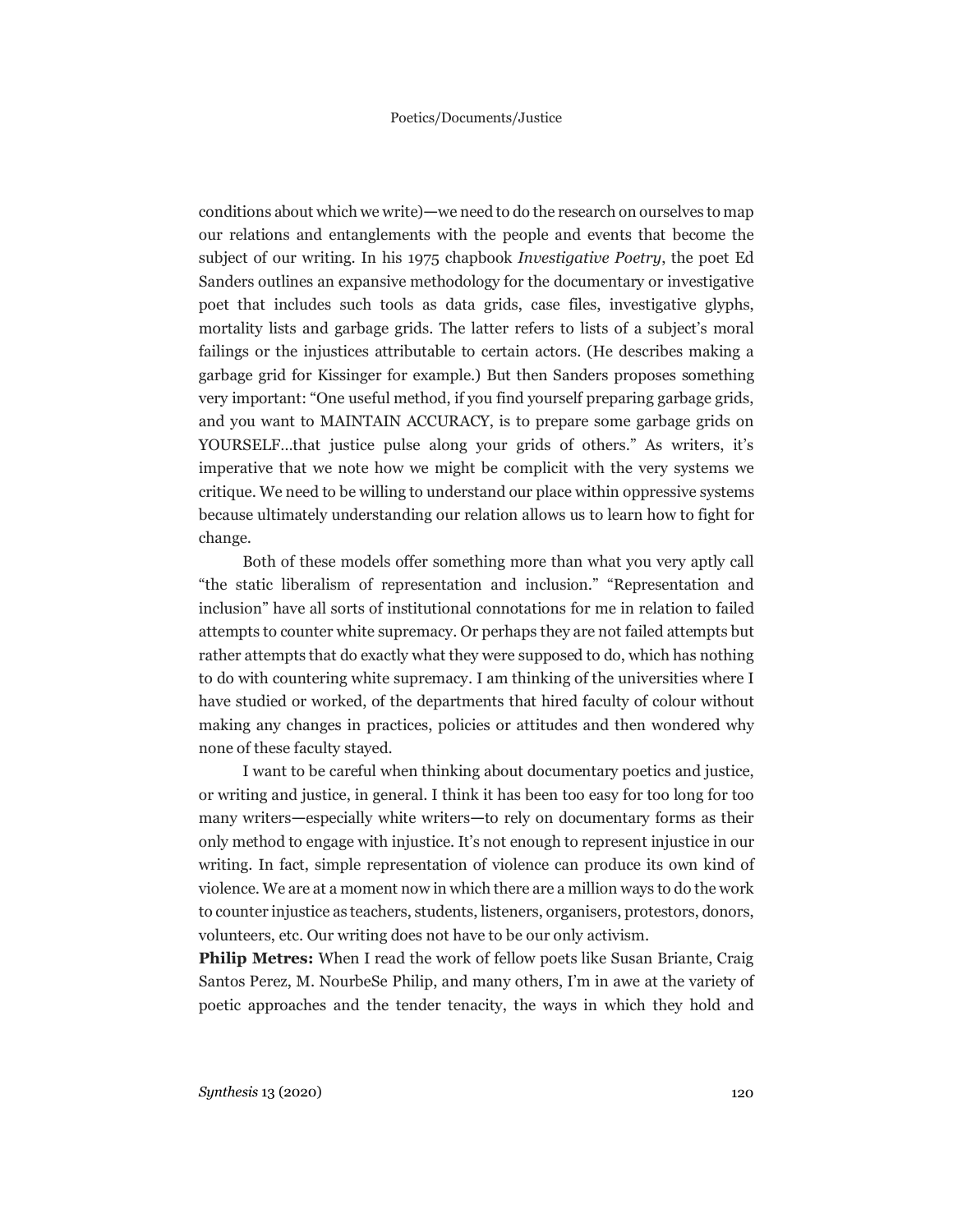explore and also interrogate and lament the depredations of the powerful, and the traces they leave in the archives. That old cliche about history being told by the victors, in this information and digital age, is less true, but not entirely untrue either.

Reflecting on my practice and poetry in *Sand Opera* (2015) and *Shrapnel Maps* (2020), I see that I'm not interested merely in plundering archives of declassified government documents, for interrogation or deconstruction. I'm interested in undoing erasure, often about particular people that I know or whose lives have become proximate to mine. My friendship with Nahida Halaby Gordon, learning her story, inviting her to present at my Israeli and Palestinian literatures course over the years, meant that I was responsible. I was also a witness. Sometimes it's the reverse order—research begins the journey, and relationship clarifies it. Nahida, a Palestinian refugee from 1948, became the lens through which I understood the unique place of Jaffa in Palestine, and also the hints of what's been called Plan Dalet—the Zionist plan to remove Palestinians from the land. The Haganah leaflet that Nahida's father had in his papers burned in my mind for months. It seemed to be a door into understanding why Palestinian Arabs fled their homes in 1948. They have long argued that they were expelled by force and by fear. Israelis and those who support the Jewish state argue that they left of their own accord. The Haganah leaflet indicated a level of coordination that suggests otherwise—gathering the men in the centre of the city, asking for the Jaffa municipal archives to be secured for purposes of further land claims, etc. That Jaffa archive has 'disappeared.' Archives—at least as material repositories are never complete, and are often curated and withheld by the powerful.

Another anecdote. The first place the Israeli Defense Force headed, upon invading Beirut in 1982, was to the PLO Research Center, in order to abscond with their archive. In the words of Thomas Friedman,

There were no guns at the PLO Research Center, no ammunition, and no fighters. But there was evidently something more dangerous—books about Palestine, old records and land deeds belonging to Palestinian families, photographs about Arab life in Palestine, historical archives about the Arab community in Palestine, and, most important, maps—maps of pre-1948 Palestine with every Arab village on it before the state of Israel came into being and erased many of them. (Friedman, 159)

So perhaps poetry, particularly poetry with the range and capacity for including masses of material evidence, can be a sort of counter-archive—part of what could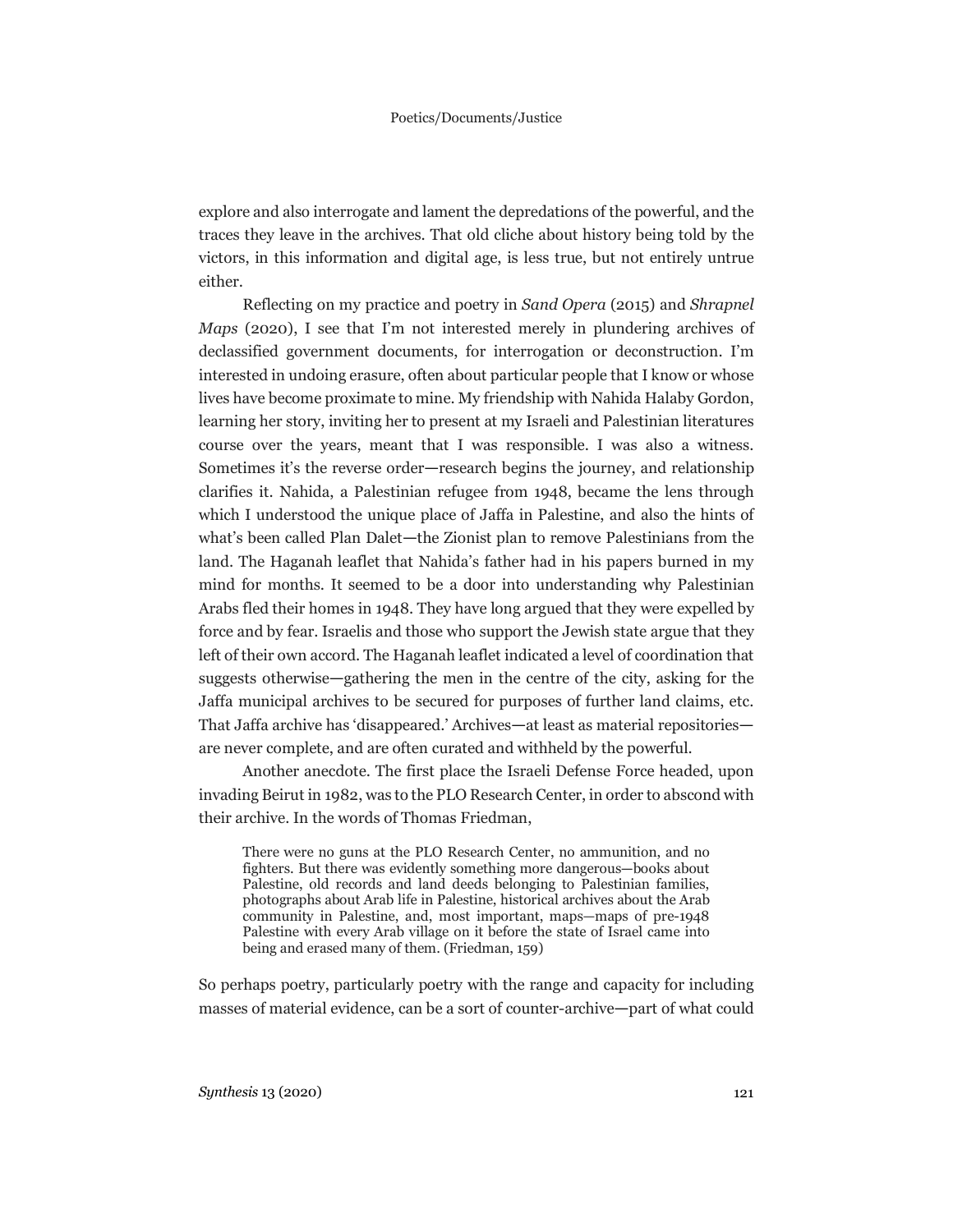be summoned in a truth process in the future, as well as a marker for the present. As Briante and Perez both argue in their own way, the informal and human archives of stories, artifacts, songs, and other informal material create another history. The term 'documentary poetics' seems too small a term for what we're trying to do, fixating on a formal procedure—working with documents—rather than on a poetic-political vision of what's possible. Documentary poetry seems then to fall into an elegiac relationship with time and its materials. We need elegy, we need grief, but not being frozen in grief. What can the future look like?

When I say that I'm trying to situate *Shrapnel Maps* as a dream of a new past, I mean that neither the past nor the future are fixed, and in this apocalyptic age, we need to go further back to find a way out of the nightmare of the presentfuture. It's about witnessing the palimpsest, not selecting a single history, but the many histories of that place, of that being-in-place. As the Palestinian poet Ghassan Zaqtan notes, "if you want to belong to this place, you have to belong to all of its history and respect 10,000 years of civilization."5 And in an age of climate change, we should go even farther than respecting civilisation to respecting the persistence of creatures situated in ecosystems.

## **M. NourbeSe Philip**: Notes towards Sealing Forensic Landscapes !

When I first visited the continent of Africa, invited as a guest of the Pan African conference, I took with me a small machine, a metal seal embosser that lawyers use to emboss their seal on affidavits after swearing document. I had stopped practising law but had kept mine.I carried that machine with me because I wanted to prove that something had happened. That my ancestors had been kidnapped and sold away from this continent I was about to visit, a place which had lived so large in the minds and hearts of the people of the cari basin. What document was I going to seal? Its non-existence was irrelevant. There was an urge to make the (un)memory matter—literally; to document and verify that something had happened and the affidavit seal would do that. !!

As a law student I experienced a profound psychic disturbance as we were being coached and trained in the centrality of the law and the need, as future lawyers, to uphold it always. How could I? Why should I? When this very hallowed system once enshrined in its codes that I was a thing. Not a being who was always. Being. Human. How could anyone respect a system that generated such a belief? Against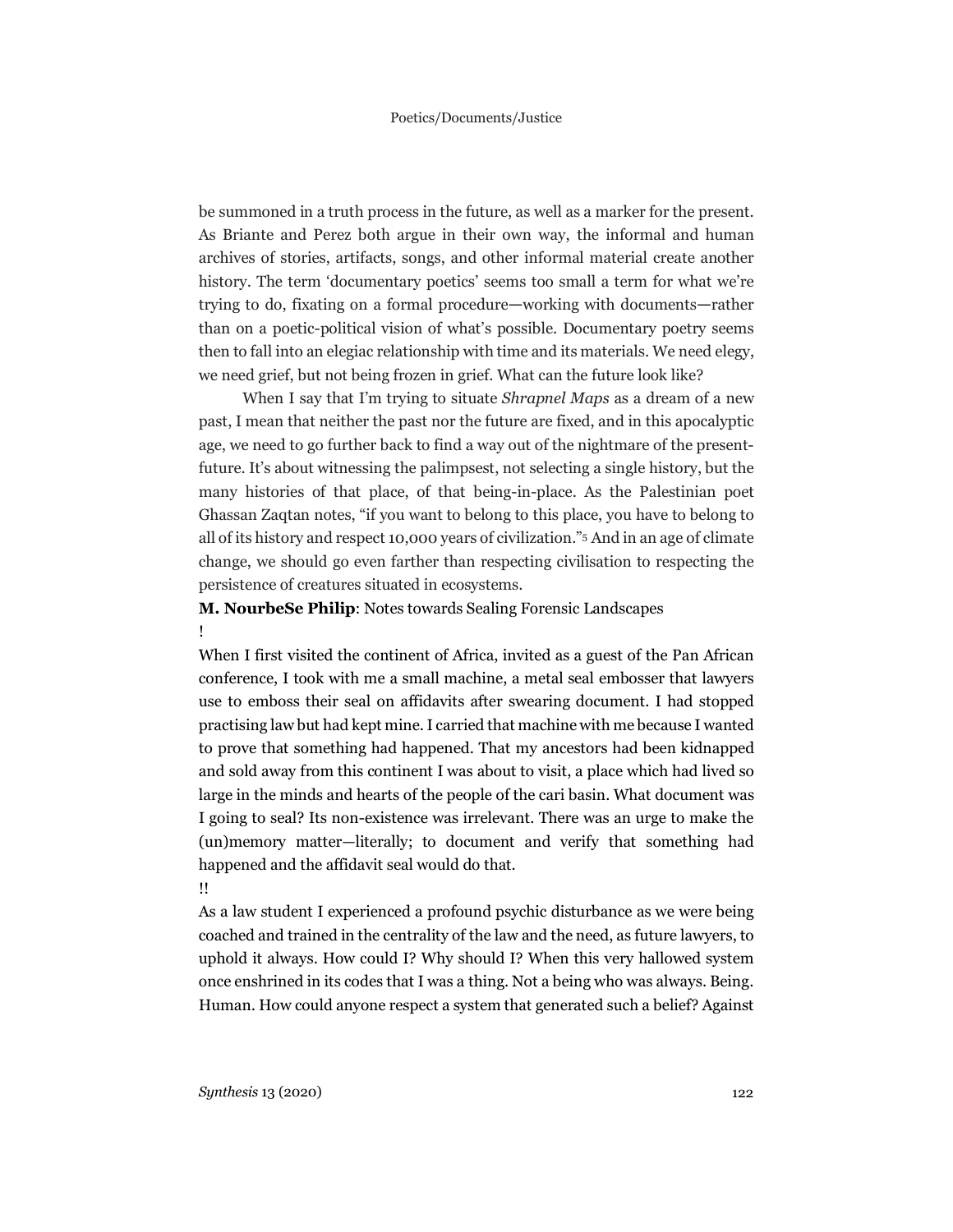being being. Could I be judge of that system. Find it, despite the trumpeted reliance on justice and precedent, severely lacking. It was that fundamental distrust, even as I acknowledge the universality of law—be it customary or traditional, or laws imposed through colonial systems—that underwrote my challenging the legal document, Gregson v. Gilbert.

*(Question to myself: Are there any societies without laws?)*

*(Observation:The universe itself is governed by laws of physics that over time we have been discovering. The law of gravity pins us to the earth)* Engaging with law is essential to being the being that is Is. Being human.

!!!

We in the Americas live in forensic landscapes<sup>6</sup>—arenas where great crimes have been perpetrated, but which have never been acknowledged as crimes. Theft of the land from the Indigenous would constitute the original crime; theft and enslavement of African peoples would constitute the second and twinned crime. Could we argue—I want to argue—that since the commission of the crime, the perpetrators have been attempting through a variety of means, to erase and destroy the evidence of the crime—the continued survival of the very people who were trafficked—Africans. From discrimination of various sorts resulting in poverty, incarceration and in general shortened lifespans up to and including actual murder and lynching in the case of the US, the law has spawned a network of ways in which to destroy the evidence. Remember that even Lincoln had not intended that liberated African Americans would remain in the country. Indeed, the refusal to see what has happened as a crime—a crime against humanity results in yet another layer of erasure of acknowledgment of the crime. Perhaps this refusal to acknowledge these founding crimes haunts american life and culture (I'm speaking here particularly of the US); perhaps this explains the country's cultural and societal obsession with crime—law and order—in its myriad forms, evidenced by the plethora of crime shows the public consumes.

The US is not unique in being founded in crime or wrongful action: after killing his twin brother Remus, Romulus founds Rome, which would later become the centre of a world empire. The Old Testament recounts that Jacob deceived his twin brother Esau, received his father's blessing and became the progenitor of the twelve tribes of Israel. Twinning, empire and crime—motifs which haunt the forensic landscape so many call Home.

!v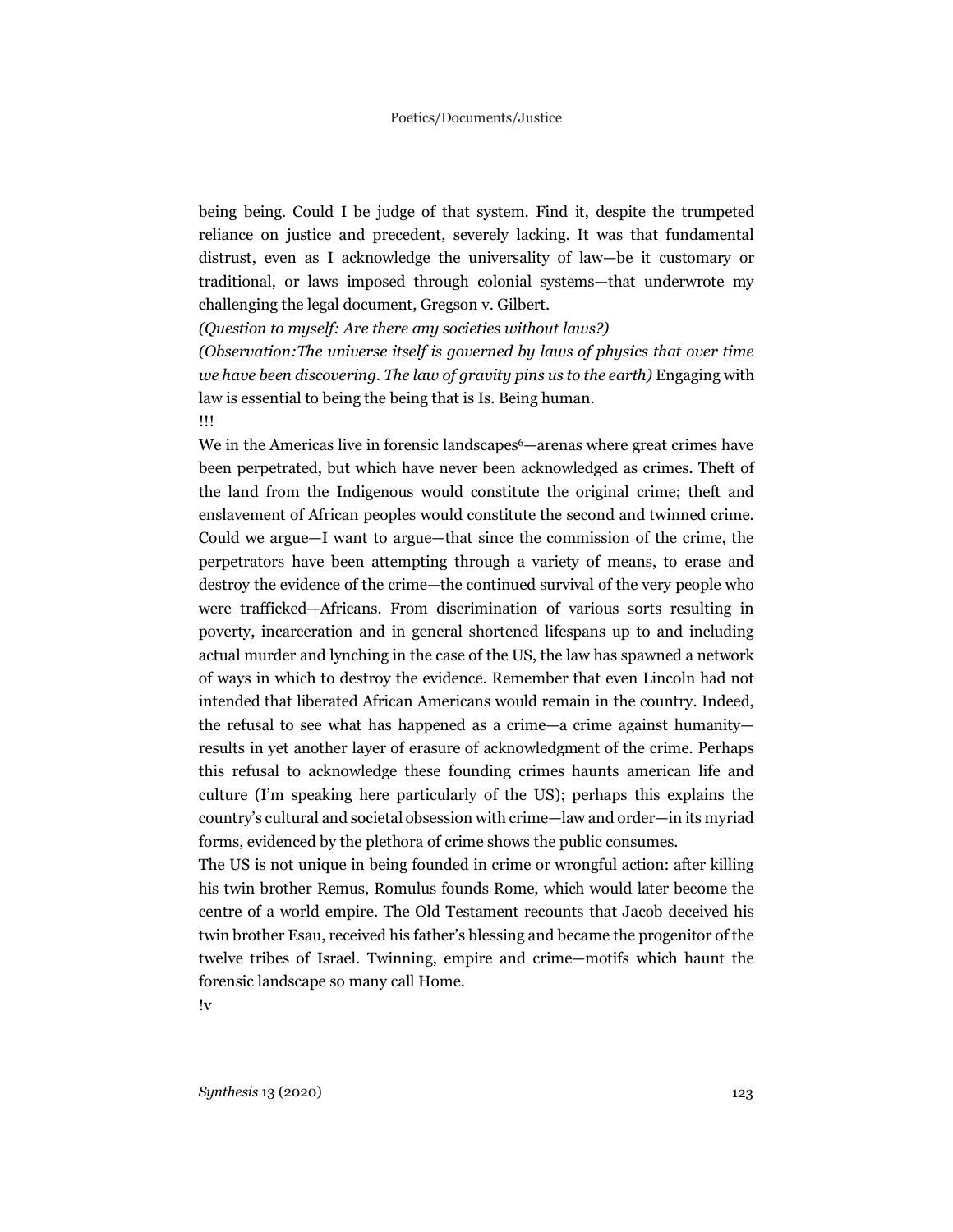#### *the logic of law vs the logic of the heart*

Perhaps as a poet working in a forensic landscape where the laws function to erase and destroy evidence, where evidence of crime is continually discounted, documenting then assumes a different and perhaps greater significance. I am thinking of 'documenting' here in a sense different from the way we usually think of it—as using the archive or preexisting documents. I'm thinking of the poet as documentarian, documenting the Silence of the archive, because that Silence is where we, from whom so much has been taken, to whom so much harm has been done, reside. This Silence is akin to the virtual, digital world, which appears suspended in time but which has a mattered, matted, material aspect—the undersea cables, the mining projects that exploit people, the sweat shops employing low wage workers all creating this algorithmic landscape. That too is a forensic landscape of sorts. Special tools are necessary to read the Silence of the archive, and these tools, to quote Lorde, cannot be the master's. How do we write poetry within forensic landscapes—does it change the way we think about what we're doing? Do we become advocates, as Ifelt I had become when writing **Zong!**, on behalf of all those silenced voices on board the Zong? "Suppose the law/ a lie." Do those ex-aquaed voices become judge and jury? What's the verdict? I think it important to understand that the work we're doing at present is being done within forensic landscapes—we are the living, breathing evidence of the crime; we also inhabit the scene of the crime, simultaneously as we document for the purposes of evidence, for the purposes of the Ancestors, simultaneously as we sift the evidence for truth. In pursuit of another system of justice.

#### *To be (dis)continued.*

#### Facebook post dated May 30, 2020

Several weeks ago I wrote about the need to stoke our anger and nurture it for a time in the future, post pandemic, when we would need to draw on it to ensure that politicians did not claw back positive changes, or to force them to make necessary improvements. Think of the shambolic way in which long term care homes have been managed leading to the death of far too many of our older generation. Little did I expect that my anger would explode during the pandemic, as I heard myself wishing for retribution and vengeance in the wake of George Floyd's murder. Audre Lorde's essay, "The Uses of Anger," directed primarily to Black women, but relevant to all who care to listen to her wisdom helped to ground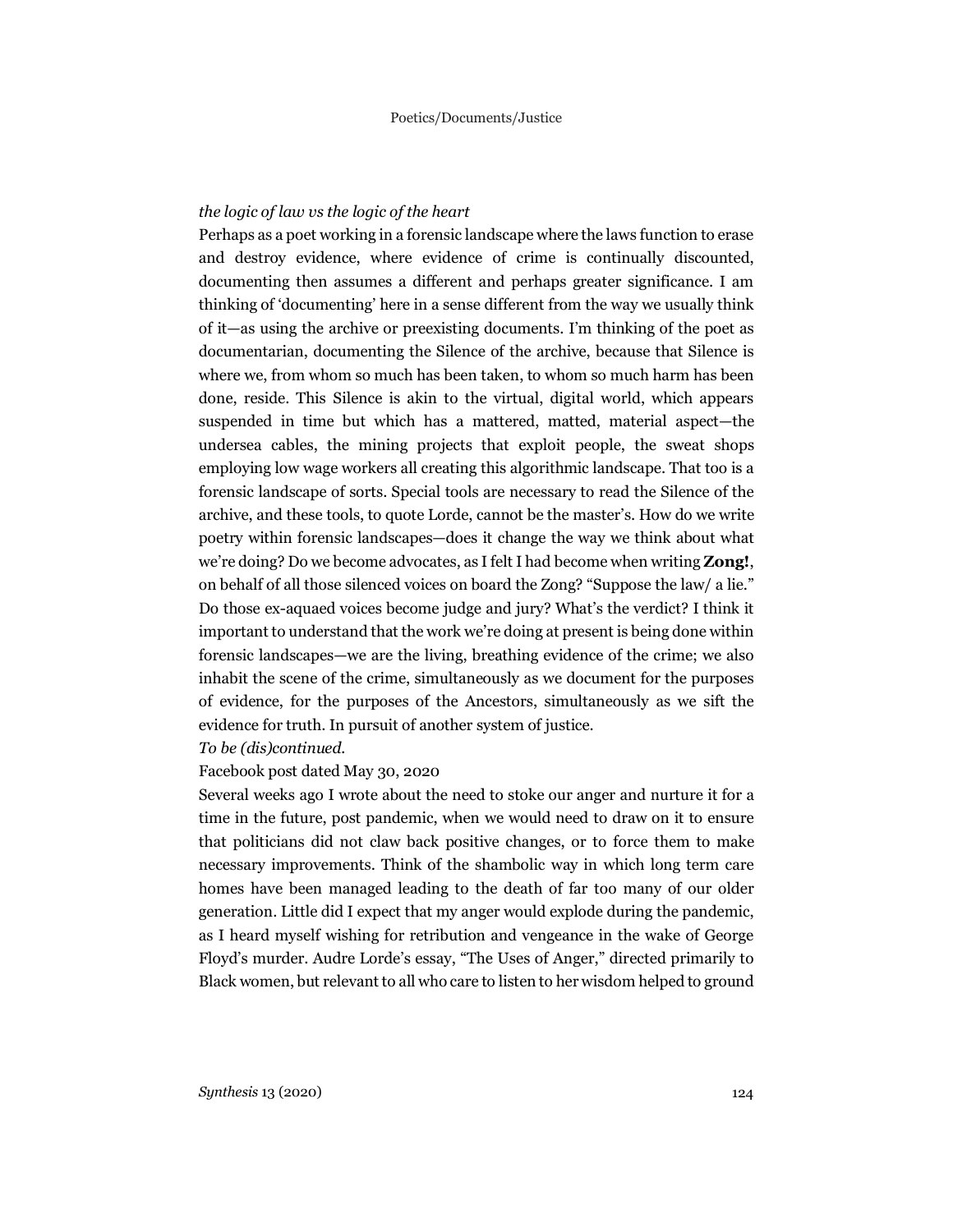those feelings. It is distressing but also remarkable how applicable her words continue to be. Excerpts from that essay follow:

(A)nger expressed and translated into action in the service of our vision and our future is a liberating and strengthening act of clarification, for it is in the painful process of this translation that we identify who are our allies with whom we have grave differences, and who are our genuine enemies….(8) Anger is loaded with information and energy….We operate in the teeth of a system for whom racism and sexism are primary, established, and necessary props of profit….(8)

Mainstream communication…wants racism to be accepted as an immutable given in the fabric of existence, like evening time or the common cold….(8) We cannot allow our fear of anger to deflect us nor to seduce us into anything less than the hard work of excavating honesty…because, rest assured, our opponents are quite serious about their hatred of us and of what we are trying to do here….(8)

This hatred and our anger are very different. Hatred is the fury of those who do not share our goals, and its object is death and destruction. Anger is the grief of distortions between peers, and its object is change….(8)

Anger is an appropriate reaction to racist attitudes, as is fury when the actions arising from those attitudes do not change..(9)

For it is not the anger of Black women which is dripping downover this globe like a diseased liquid. It is not my anger that launches rockets, spends over sixty thousand dollars a second on missiles and other agents of war and death, pushes opera singers off rooftops, slaughters children in cities, stockpiles nerve gas and chemical bombs, sodomizes our daughters and our earth. It is not the anger of Black women which corrodes into blind, dehumanizing power, bent upon the annihilation of us all unless we meet it with what we have, our power to examine and to redefine the terms upon which we will live and work; our power to envision and to reconstruct, anger by painful anger, stone upon heavy stone, a future of pollinating difference and the earth to support our choices. (10)

This morning I listened to Sweet Honey in the Rock singing "Ella's Song" (in memory of the civil rights leader and activist Ella Baker): "Those who believe in justice cannot rest…" and all I could do was cover my face and weep, for so much that I find inexpressible. I'm particularly grieved by the fact that we've all been made unwilling accomplices in becoming voyeurs to the murder and lynching of Black people, even as we are grateful that through digital technology we now have the evidence of what Black and African descended folX have always known. Can we, perhaps, console ourselves that we are witnesses, not voyeurs, in a system that has always fed on the trauma and death of Black bodies? I don't know, but what I do know is that Black folX, supported by white allies, dragged the US, kicking screaming and murdering, to a better form of democracy, imperfect as it remains. Same with South Africa—not to mention the improvements we've been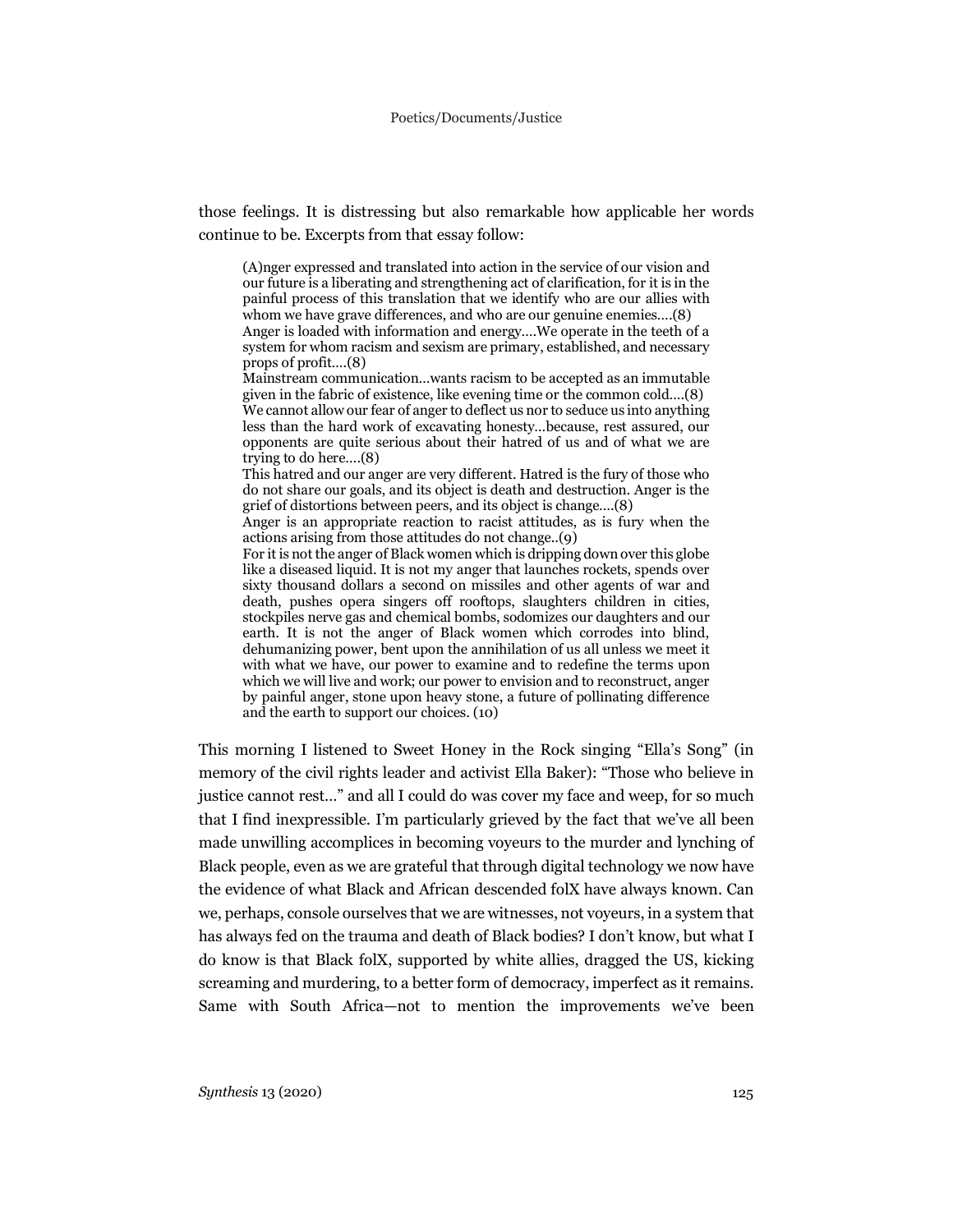instrumental in making to Canadian society in areas such as policing and human rights. Oh, but how we long to rest, how we long to rest… And breathe.

Facebook post dated June 19, 2020

I want to thank all who have received my posts over the last several weeks in generosity. I am not very adept at social media, but FB has provided me a space to manage the range of emotions I have had, beginning with the pandemic and morphing into the uprising in the aftermath of the lynching of George Floyd. It wouldn't be FB, however, if it hasn't also contributed to my own disturbance, but on balance it has helped to post. Am not sure why I write this—now. I've come to a place of rockstone silence that is more times than not filled with rage as I witness the mea culpas of companies and people acknowledging that they should have done otherwise regarding Black and African-descended folX. Anna Wintour of *Vogue* comes to mind here, as well as the awful b&w images of white celebrities 'confessing their racial sins.'

Why rage when the expected response should be joy at the revelation of what Black folX have always known and lived with—exclusion and rejection, from the subtle to the aggressive, from the emotional to the rational? Because those who were and are doing the exclusion, be it the individual or the individual on behalf of the system, knew and know what they were/are doing (witness the current Peel Board of Ed. and Parliament excluding Jagmeet Singh) and their current, often tepid, acknowledgement owes everything to the uprising and the fear and consternation it has generated. And yes, I do believe the burning and looting has had an impact. As it did in '68. Unfortunately the language of the system we live in and with is violence and that is the one language it best understands, MLK and non-violent resistance not-withstanding. I also know that systems change the better to remain the same, so I remain skeptical.

Earlier this week I saw myself as a landmine on which someone had just stepped and we were both going to explode when whoever it was lifted their foot; a grenade with a loose pin ready to explode at any moment. I did not want to see another Black man crying on t.v. or social media (pace(peace) John Boyega): I wanted them to take up arms. Alongside women. I wanted neither understanding nor pity—I wanted—the I standing in for the collectivity—to be feared and respected. This rage is mediated by an anguished grief as I read, or am told by friends, about experiences of racism, some going back many years. As I think of my own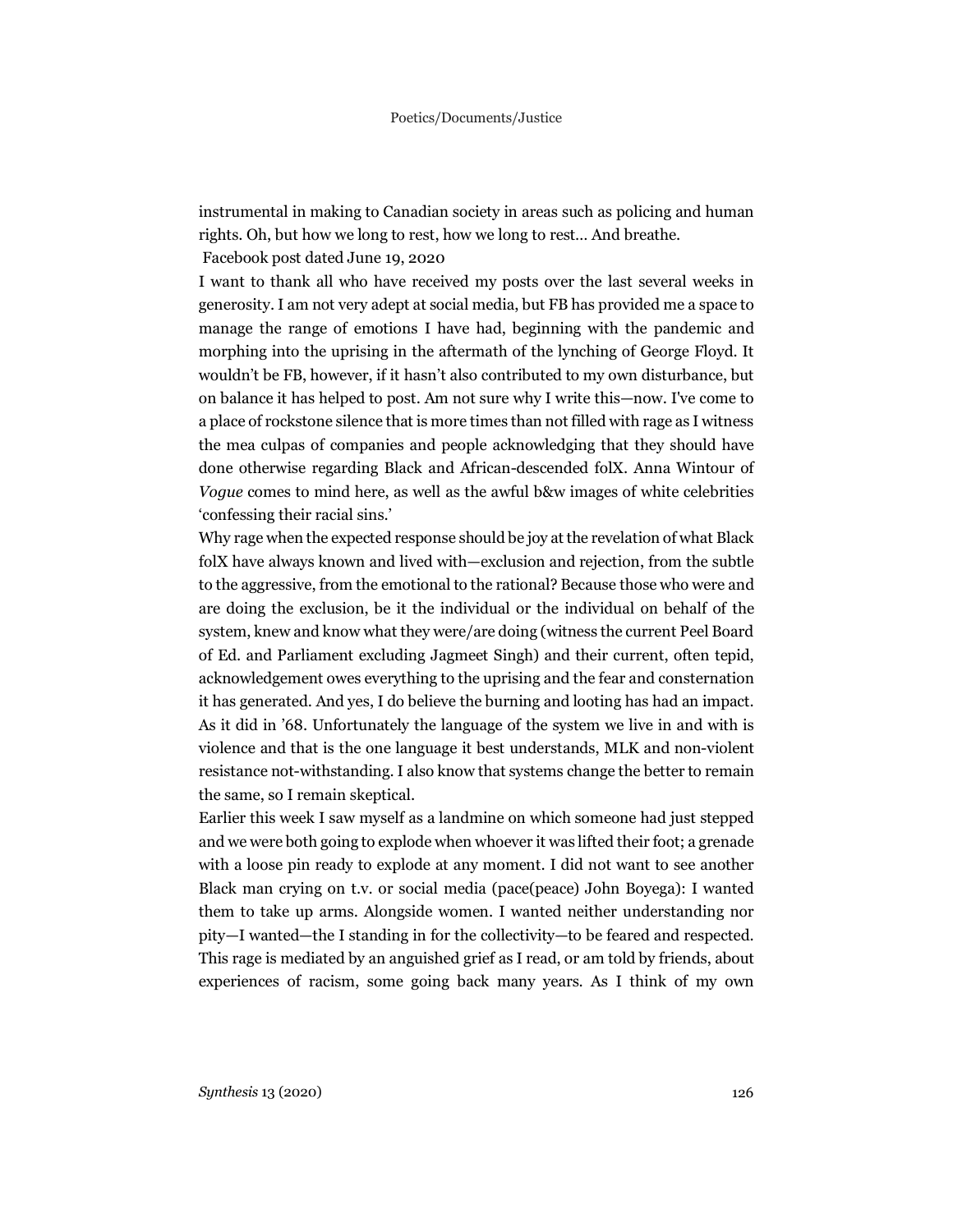experiences with racism. We, humans, all carry wounds but I'm reminded of Thomas Merton who wrote:

There are things the Negro knows that the white man can never know. Things which belong to the pure, unique, spiritual destiny of America, and which have been denied to the white man, will be denied to him forever because of his brutality to the Negro and to the Indian. So, too, there are things the Jew alone can know, things closed forever to the gentile, even to the best of Christians. (Merton 108)

I would add that the "pure, unique, spiritual destiny" has everything to do with who we, Black and African-descended people are. The evidence is there in all the beauty we have wrought out of the evil directed at us and given to the world. "They (Black people) know this evil" (107) Merton wrote. "They have seen it, kept silent about it, borne it for generations" (107). But we have been speaking out about it, working to change it, marching, rioting and looting—I claim it all, will not eschew any aspect of the struggle—yet it has to take a Black man being lynched in public for the great awakening to happen? (Aided, no doubt, by all the various spin-offs from COVID-19.) And by struggle I mean the worldwide struggle on the part of Black, African and African-descended people against white supremacy and its systems for equal rights and respect. Yet the murders by police continue and Billie sighs and begins to sing softly about "strange fruit… black bodies swingin' (again) in the Southern breeze." To the white man who said "it takes time," this is what Fannie Lou Hamer replied: "For three hundred and more years they have had "time," and now it is time for them to listen." And act, I would add.

The experiences and emotions described above have been akin to removing a bandage from a wound, only to find that the wound is septic, suppurating, has developed gangrene and the rotten, rotting substance has to be cut out, excised, removed somehow.

Today is Juneteenth and I extend my best wishes for the safety and wellness to the African American tribe/family of the Afrospora as I turn once more to Fannie Lou Hamer whose words are as relevant today as they were decades ago when she uttered them: "Nobody's free until everybody's free." This week saw how the bloody struggle for civil and human rights for African Americans continues to redound to the benefit of others, in this case LGBTQ Americans. To repeat a statement I've made in an earlier posting—as imperfect a democracy as America is, it was Black folX and allies who brought it kicking, screaming and murdering closer to the ideals of what a true democracy should be. As also happened in South Africa, long heralded as a democracy even as it held millions of its Black citizens hostage in a brutal apartheid system. "Nobody's free until everybody's free" and once again I see Black folX, with some allies, straining and pulling the entire world to a higher and better system of free.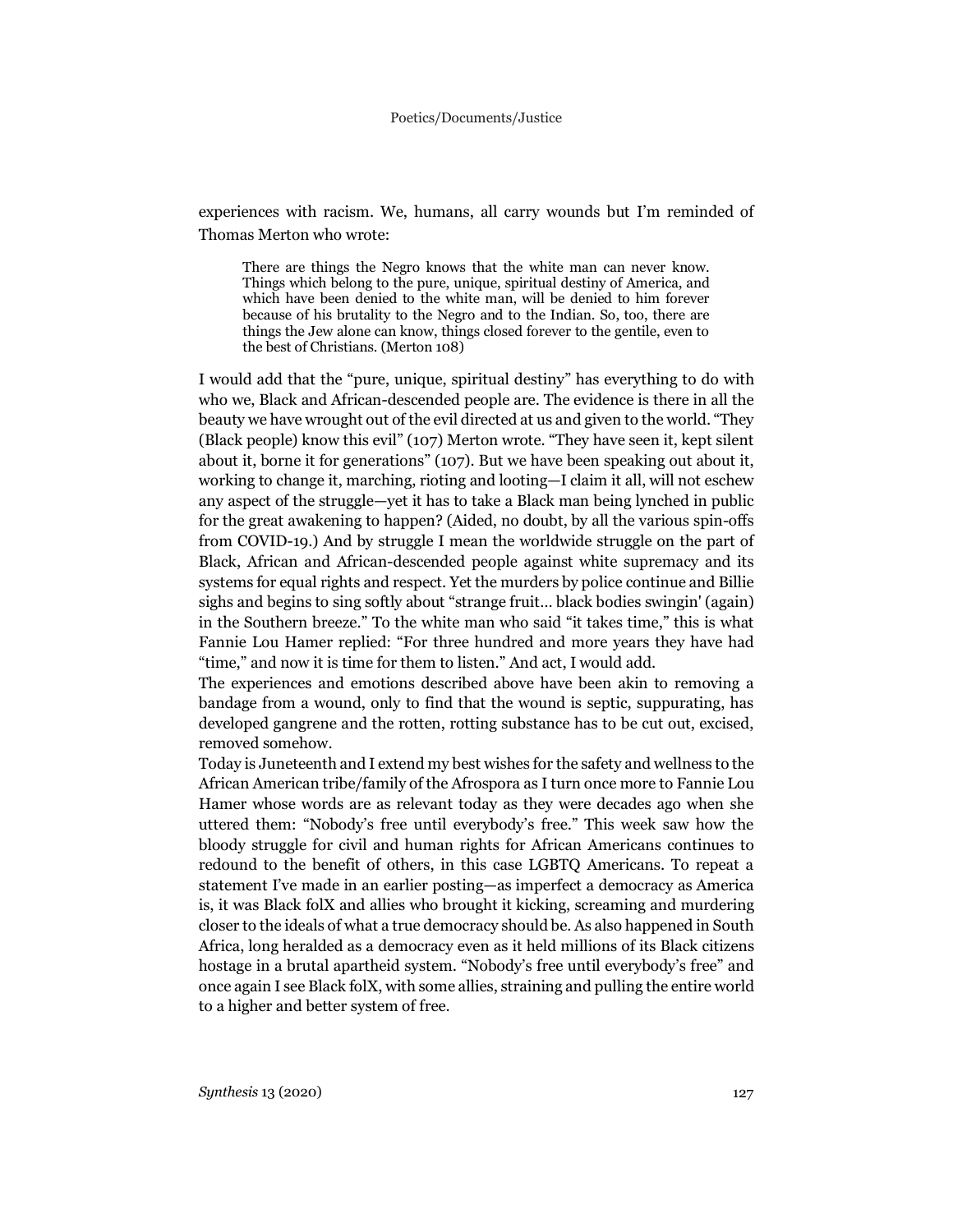Happy Juneteenth! May 2020-July 2020

 $\overline{a}$ 

### **Works Cited**

- Agee, James, and Walker Evans(1936). *Let Us Now Praise Famous Men.* Boston and New York: Houghton and Mifflen, 2001.
- Briante, Susan. *Defacing the Monument*. Blacksburg, Virginia: Noemi Press, 2020.
- Derrida, Jacques. *Spectres de Mar*. Paris: Galillée, 1994.
- Dos Santos-Perez, Craig. *from unincorporated territory*, vols I-IV. Oakland: Omnidawn Press, 2008-ongoing.
- Friedman, Thomas. *From Beirut to Jerusalem*. New York: Anchor Books, 1990.
- Gordon, Avery. *Ghostly Matters: Haunting and the Sociological Imagination*. Minneapolis: U of Minnesota P, 2008.
- Lorde, Audre. "The Uses of Anger." *Women's Studies Quarterly* 9.3 (1981): 7-10.
- Merton, Thomas (1965). *Conjenctures of a Guilty Bystander*. New York: Image Books/Doubleday Religion, 2009.

Metres, Philip. *Sand Opera.* Farmington: Alice James Books, 2015.

<sup>1</sup> https://kenyonreview.org/kr-online-issue/2018-marapr/selections/philip-metres-656342/. Accessed 26 May 2021.

<sup>2</sup> https://craigsantosperez.wordpress.com/2020/06/05/black-lives-matter-in-thepacific-2020/. Accessed 10 June 2020.

<sup>3</sup> Gordon, Avery, *Ghostly Matters: Haunting and the Sociological Imagination,* U of Minnesota P 2008. 6.

<sup>4</sup> Philip, NourbeSe, *Zong!* Wesleyan UP, 2008. 202.

<sup>5</sup> Ghassan Zaqtan, « The Dead are Everywhere", interview with Ben Ehrenriech, *Los Angeles Review of Books,* October 22, 2013, https://lareviewofbooks.org/article/thedead-are-everywhere/. Web. 7 June 2021.

<sup>&</sup>lt;sup>6</sup> The idea of forensic landscapes was sparked by reading about the work of Forensic Architecture, particularly the events surrounding the Ayotzinapa Case: A Cartography of Violence.